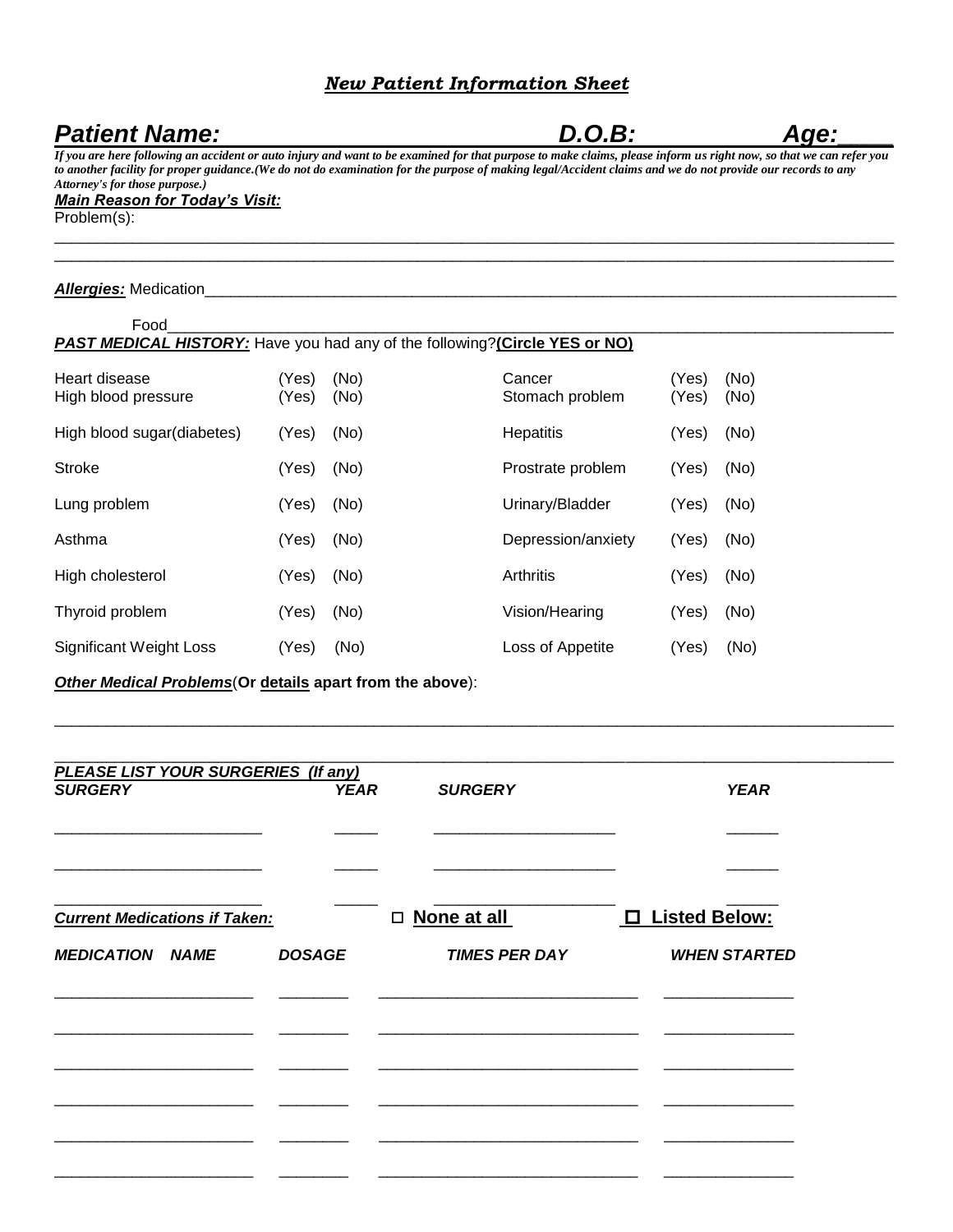#### *FAMILY HISTORY*

Has any of your family member(including **parents, grandparents and siblings**) ever had any of the following?

|                                                                      | Which family member? |  |  |      |                                                                                                                                                                                                                                |
|----------------------------------------------------------------------|----------------------|--|--|------|--------------------------------------------------------------------------------------------------------------------------------------------------------------------------------------------------------------------------------|
| Heart disease                                                        |                      |  |  |      |                                                                                                                                                                                                                                |
| Hypertension                                                         |                      |  |  |      |                                                                                                                                                                                                                                |
| <b>Diabetes</b>                                                      |                      |  |  |      |                                                                                                                                                                                                                                |
| <b>Stroke</b>                                                        |                      |  |  |      |                                                                                                                                                                                                                                |
| Cancer(describe type)_________________                               |                      |  |  |      | <u> 1980 - Johann Barn, mars an t-Amerikaansk politiker (* 1908)</u>                                                                                                                                                           |
|                                                                      |                      |  |  |      |                                                                                                                                                                                                                                |
| <b>Social History:</b>                                               |                      |  |  |      |                                                                                                                                                                                                                                |
|                                                                      |                      |  |  |      | Are you: Single Married Divorced Widowed # of Children                                                                                                                                                                         |
|                                                                      |                      |  |  |      |                                                                                                                                                                                                                                |
| Do you Smoke?<br>(No)                                                | (Yes)                |  |  |      |                                                                                                                                                                                                                                |
| Do you Drink alcohol? (No)                                           | (Yes)                |  |  |      | How many packs?<br>Quit smoking?  Quit smoking?  Mhen?  Mhen?  Mhen?  Mhen?  Mhen?  Mhen?  Mhen?  Mhen?  Mhen?  Mhen?  Mhen?  Mhen?  Mhen?  Mhen?  Mhen?  Mhen?  Mhen?  Mhen?  Mhen?  Mhen?  Mhen?  Mhen?  Mhen?  Mhen?  Mhen? |
| Do you use Street/Illicit drugs? (No)                                | (Yes)                |  |  |      |                                                                                                                                                                                                                                |
|                                                                      |                      |  |  |      | When? Where you exposed to Chemicals/Hazardous material? (No) (Yes) What type? When? When?<br>Any Health disorder from exposure and type?                                                                                      |
| Do you exercise rountinely? (No)                                     |                      |  |  |      | (Yes) Duration per day___________ Times per week________________________________                                                                                                                                               |
| Do you a have any Living will/ Advanced directives regarding Health? |                      |  |  | (No) | (Yes) (If yes please provide with copy)                                                                                                                                                                                        |
| Do you have a Durable Power of Attorney regarding health decisions?  |                      |  |  | (No) | Relationship                                                                                                                                                                                                                   |

### **Authorization/Financial Responsibility/Privacy Policy**

I acknowledge that I have financial responsibility for payment of all services rendered (even if I have health insurance paying a portion). **I am responsible for any charges my insurance carrier declines.** *I fully understand, that it is my responsibility to check what benefits are covered and not covered by my insurance. I also fully understand, that it is my full responsibility to provide complete and accurate details of my personal information and insurance details.* If insurance is submitted for me (or for my dependants), I hereby authorize payment of medical benefits directly to your office for services rendered. I further authorize release of any<br>medical information necessary to process any and **obtain any required referral or treatment authorizations from my insurance providers**. **I accept responsibility for all costs incurred in my treatment if I fail to provide accurate insurance information.** *I also accept responsibility and agree to pay the full costs for the services provided to me, if my Insurance denies the payment or only pays partial amount.* I certify that the information given by me in applying for insurance and/or Medicare payment is true and correct. I authorize my doctor to act as my agent in helping me obtain payment of my insurance and/or Medicare benefits, and I authorize payment directly to CANYON MEDICAL CENTER on my behalf for any services and materials furnished. I authorize CANYON MEDICAL CENTER to release to my insurance company any information required to determine eligibility for benefits or to receive payment for services rendered.

PRIVACY POLICY: The most common reason why we use or disclose your health information is for treatment, payment or health care operations. We may call or write to remind you of scheduled appointments or write to notify you of other treatments or services available at our office. We will not make any other uses or disclosures of your health information unless you sign a written "authorization form." The content of an "authorization form" is determined by federal law. I understand I may request to read the full text of our privacy policy at any time. I acknowledge that I have received notice of CANYON MEDICAL CENTER Privacy Practices.

 $\frac{1}{2}$  ,  $\frac{1}{2}$  ,  $\frac{1}{2}$  ,  $\frac{1}{2}$  ,  $\frac{1}{2}$  ,  $\frac{1}{2}$  ,  $\frac{1}{2}$  ,  $\frac{1}{2}$  ,  $\frac{1}{2}$  ,  $\frac{1}{2}$  ,  $\frac{1}{2}$  ,  $\frac{1}{2}$  ,  $\frac{1}{2}$  ,  $\frac{1}{2}$  ,  $\frac{1}{2}$  ,  $\frac{1}{2}$  ,  $\frac{1}{2}$  ,  $\frac{1}{2}$  ,  $\frac{1$ Signature of Patient/Responsible Party **Date** Date **Date** Date

\_\_\_\_\_\_\_\_\_\_\_\_\_\_\_\_\_\_\_\_\_\_\_\_\_\_\_\_\_\_\_\_\_\_\_\_\_\_\_\_\_\_\_\_\_\_\_\_\_\_\_\_\_\_\_\_\_\_\_\_\_\_\_\_\_\_\_\_\_\_\_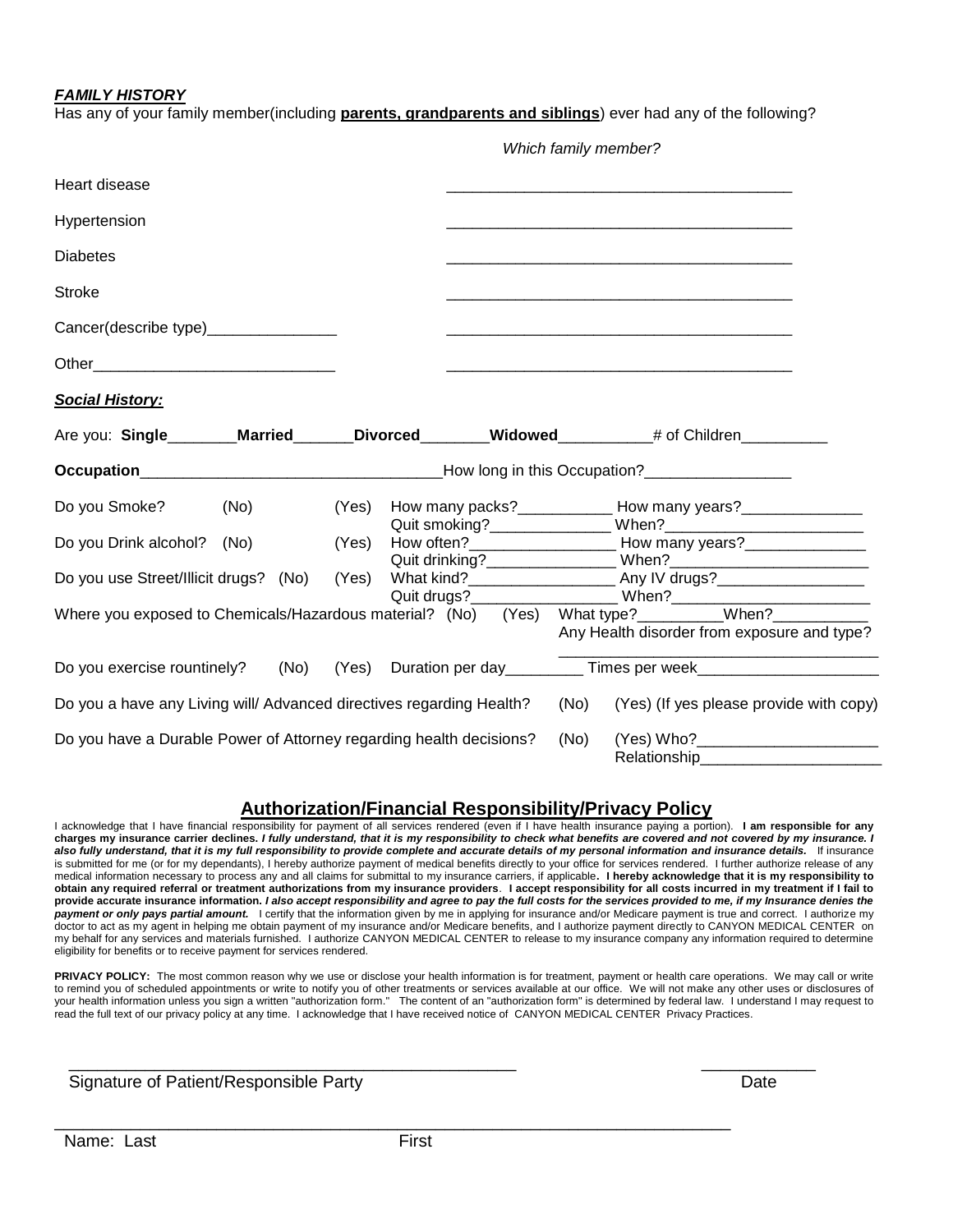| Patient's Demographic & Insurance details                                                                                                                                                                                                                                                                                                                                                                                                                                                                                                                                                                                                                                                                                                                                                                                                                                                                                                                                                                                                                                                                                                                                                                                                                                                                                                                                                                                                                                                                                                                                                                                                                                                                                                                                                                                                                                                                                                                                                                                                                                                                                                                                                                                                                                                                                                                                                                                                                                                                                                                                                                                                                                                                                                                                                                                                                                                                                                                                                                                                                                                                                                                                                                                                                                                                                                                                                                                                                                                                                                                                                                                                                                                                                                                                                                                                                                                                                                                                                                                                                                                                                                                                                                                                                                                                  |      |
|------------------------------------------------------------------------------------------------------------------------------------------------------------------------------------------------------------------------------------------------------------------------------------------------------------------------------------------------------------------------------------------------------------------------------------------------------------------------------------------------------------------------------------------------------------------------------------------------------------------------------------------------------------------------------------------------------------------------------------------------------------------------------------------------------------------------------------------------------------------------------------------------------------------------------------------------------------------------------------------------------------------------------------------------------------------------------------------------------------------------------------------------------------------------------------------------------------------------------------------------------------------------------------------------------------------------------------------------------------------------------------------------------------------------------------------------------------------------------------------------------------------------------------------------------------------------------------------------------------------------------------------------------------------------------------------------------------------------------------------------------------------------------------------------------------------------------------------------------------------------------------------------------------------------------------------------------------------------------------------------------------------------------------------------------------------------------------------------------------------------------------------------------------------------------------------------------------------------------------------------------------------------------------------------------------------------------------------------------------------------------------------------------------------------------------------------------------------------------------------------------------------------------------------------------------------------------------------------------------------------------------------------------------------------------------------------------------------------------------------------------------------------------------------------------------------------------------------------------------------------------------------------------------------------------------------------------------------------------------------------------------------------------------------------------------------------------------------------------------------------------------------------------------------------------------------------------------------------------------------------------------------------------------------------------------------------------------------------------------------------------------------------------------------------------------------------------------------------------------------------------------------------------------------------------------------------------------------------------------------------------------------------------------------------------------------------------------------------------------------------------------------------------------------------------------------------------------------------------------------------------------------------------------------------------------------------------------------------------------------------------------------------------------------------------------------------------------------------------------------------------------------------------------------------------------------------------------------------------------------------------------------------------------------------------------|------|
|                                                                                                                                                                                                                                                                                                                                                                                                                                                                                                                                                                                                                                                                                                                                                                                                                                                                                                                                                                                                                                                                                                                                                                                                                                                                                                                                                                                                                                                                                                                                                                                                                                                                                                                                                                                                                                                                                                                                                                                                                                                                                                                                                                                                                                                                                                                                                                                                                                                                                                                                                                                                                                                                                                                                                                                                                                                                                                                                                                                                                                                                                                                                                                                                                                                                                                                                                                                                                                                                                                                                                                                                                                                                                                                                                                                                                                                                                                                                                                                                                                                                                                                                                                                                                                                                                                            |      |
|                                                                                                                                                                                                                                                                                                                                                                                                                                                                                                                                                                                                                                                                                                                                                                                                                                                                                                                                                                                                                                                                                                                                                                                                                                                                                                                                                                                                                                                                                                                                                                                                                                                                                                                                                                                                                                                                                                                                                                                                                                                                                                                                                                                                                                                                                                                                                                                                                                                                                                                                                                                                                                                                                                                                                                                                                                                                                                                                                                                                                                                                                                                                                                                                                                                                                                                                                                                                                                                                                                                                                                                                                                                                                                                                                                                                                                                                                                                                                                                                                                                                                                                                                                                                                                                                                                            |      |
|                                                                                                                                                                                                                                                                                                                                                                                                                                                                                                                                                                                                                                                                                                                                                                                                                                                                                                                                                                                                                                                                                                                                                                                                                                                                                                                                                                                                                                                                                                                                                                                                                                                                                                                                                                                                                                                                                                                                                                                                                                                                                                                                                                                                                                                                                                                                                                                                                                                                                                                                                                                                                                                                                                                                                                                                                                                                                                                                                                                                                                                                                                                                                                                                                                                                                                                                                                                                                                                                                                                                                                                                                                                                                                                                                                                                                                                                                                                                                                                                                                                                                                                                                                                                                                                                                                            |      |
|                                                                                                                                                                                                                                                                                                                                                                                                                                                                                                                                                                                                                                                                                                                                                                                                                                                                                                                                                                                                                                                                                                                                                                                                                                                                                                                                                                                                                                                                                                                                                                                                                                                                                                                                                                                                                                                                                                                                                                                                                                                                                                                                                                                                                                                                                                                                                                                                                                                                                                                                                                                                                                                                                                                                                                                                                                                                                                                                                                                                                                                                                                                                                                                                                                                                                                                                                                                                                                                                                                                                                                                                                                                                                                                                                                                                                                                                                                                                                                                                                                                                                                                                                                                                                                                                                                            |      |
|                                                                                                                                                                                                                                                                                                                                                                                                                                                                                                                                                                                                                                                                                                                                                                                                                                                                                                                                                                                                                                                                                                                                                                                                                                                                                                                                                                                                                                                                                                                                                                                                                                                                                                                                                                                                                                                                                                                                                                                                                                                                                                                                                                                                                                                                                                                                                                                                                                                                                                                                                                                                                                                                                                                                                                                                                                                                                                                                                                                                                                                                                                                                                                                                                                                                                                                                                                                                                                                                                                                                                                                                                                                                                                                                                                                                                                                                                                                                                                                                                                                                                                                                                                                                                                                                                                            |      |
| <u>Primary Insurance Name: __________________________________Co-payment: \$_____</u>                                                                                                                                                                                                                                                                                                                                                                                                                                                                                                                                                                                                                                                                                                                                                                                                                                                                                                                                                                                                                                                                                                                                                                                                                                                                                                                                                                                                                                                                                                                                                                                                                                                                                                                                                                                                                                                                                                                                                                                                                                                                                                                                                                                                                                                                                                                                                                                                                                                                                                                                                                                                                                                                                                                                                                                                                                                                                                                                                                                                                                                                                                                                                                                                                                                                                                                                                                                                                                                                                                                                                                                                                                                                                                                                                                                                                                                                                                                                                                                                                                                                                                                                                                                                                       |      |
|                                                                                                                                                                                                                                                                                                                                                                                                                                                                                                                                                                                                                                                                                                                                                                                                                                                                                                                                                                                                                                                                                                                                                                                                                                                                                                                                                                                                                                                                                                                                                                                                                                                                                                                                                                                                                                                                                                                                                                                                                                                                                                                                                                                                                                                                                                                                                                                                                                                                                                                                                                                                                                                                                                                                                                                                                                                                                                                                                                                                                                                                                                                                                                                                                                                                                                                                                                                                                                                                                                                                                                                                                                                                                                                                                                                                                                                                                                                                                                                                                                                                                                                                                                                                                                                                                                            |      |
| Primary Insurance Address & Phone Number. 2008. [2010] Manuscript Address Address Address & Phone Number.                                                                                                                                                                                                                                                                                                                                                                                                                                                                                                                                                                                                                                                                                                                                                                                                                                                                                                                                                                                                                                                                                                                                                                                                                                                                                                                                                                                                                                                                                                                                                                                                                                                                                                                                                                                                                                                                                                                                                                                                                                                                                                                                                                                                                                                                                                                                                                                                                                                                                                                                                                                                                                                                                                                                                                                                                                                                                                                                                                                                                                                                                                                                                                                                                                                                                                                                                                                                                                                                                                                                                                                                                                                                                                                                                                                                                                                                                                                                                                                                                                                                                                                                                                                                  |      |
|                                                                                                                                                                                                                                                                                                                                                                                                                                                                                                                                                                                                                                                                                                                                                                                                                                                                                                                                                                                                                                                                                                                                                                                                                                                                                                                                                                                                                                                                                                                                                                                                                                                                                                                                                                                                                                                                                                                                                                                                                                                                                                                                                                                                                                                                                                                                                                                                                                                                                                                                                                                                                                                                                                                                                                                                                                                                                                                                                                                                                                                                                                                                                                                                                                                                                                                                                                                                                                                                                                                                                                                                                                                                                                                                                                                                                                                                                                                                                                                                                                                                                                                                                                                                                                                                                                            |      |
|                                                                                                                                                                                                                                                                                                                                                                                                                                                                                                                                                                                                                                                                                                                                                                                                                                                                                                                                                                                                                                                                                                                                                                                                                                                                                                                                                                                                                                                                                                                                                                                                                                                                                                                                                                                                                                                                                                                                                                                                                                                                                                                                                                                                                                                                                                                                                                                                                                                                                                                                                                                                                                                                                                                                                                                                                                                                                                                                                                                                                                                                                                                                                                                                                                                                                                                                                                                                                                                                                                                                                                                                                                                                                                                                                                                                                                                                                                                                                                                                                                                                                                                                                                                                                                                                                                            |      |
|                                                                                                                                                                                                                                                                                                                                                                                                                                                                                                                                                                                                                                                                                                                                                                                                                                                                                                                                                                                                                                                                                                                                                                                                                                                                                                                                                                                                                                                                                                                                                                                                                                                                                                                                                                                                                                                                                                                                                                                                                                                                                                                                                                                                                                                                                                                                                                                                                                                                                                                                                                                                                                                                                                                                                                                                                                                                                                                                                                                                                                                                                                                                                                                                                                                                                                                                                                                                                                                                                                                                                                                                                                                                                                                                                                                                                                                                                                                                                                                                                                                                                                                                                                                                                                                                                                            |      |
|                                                                                                                                                                                                                                                                                                                                                                                                                                                                                                                                                                                                                                                                                                                                                                                                                                                                                                                                                                                                                                                                                                                                                                                                                                                                                                                                                                                                                                                                                                                                                                                                                                                                                                                                                                                                                                                                                                                                                                                                                                                                                                                                                                                                                                                                                                                                                                                                                                                                                                                                                                                                                                                                                                                                                                                                                                                                                                                                                                                                                                                                                                                                                                                                                                                                                                                                                                                                                                                                                                                                                                                                                                                                                                                                                                                                                                                                                                                                                                                                                                                                                                                                                                                                                                                                                                            |      |
| Patient's Occupation: _______<br><b>Emergency Contact Name &amp; Phone #:</b>                                                                                                                                                                                                                                                                                                                                                                                                                                                                                                                                                                                                                                                                                                                                                                                                                                                                                                                                                                                                                                                                                                                                                                                                                                                                                                                                                                                                                                                                                                                                                                                                                                                                                                                                                                                                                                                                                                                                                                                                                                                                                                                                                                                                                                                                                                                                                                                                                                                                                                                                                                                                                                                                                                                                                                                                                                                                                                                                                                                                                                                                                                                                                                                                                                                                                                                                                                                                                                                                                                                                                                                                                                                                                                                                                                                                                                                                                                                                                                                                                                                                                                                                                                                                                              |      |
| ASSIGNMENT: I, the undersigned, certify that I, or my dependent, have insurance coverage with the company(s) listed above. I assign all insurance benefits directly to<br>R.MUTHAIAH M.D / CANYON MEDICAL CENTER 1 understand that I am financially responsible for all charges whether or not paid by insurance.I acknowledge that I have<br>financial responsibility for payment of all services rendered (even if I have health insurance paying a portion). I am responsible for any charges my insurance carrier<br>declines. I fully understand, that it is my responsibility to check what benefits are covered and not covered by my insurance. I also fully understand, that it is my full<br>responsibility to provide complete and accurate details of my personal information and insurance details. If insurance is submitted for me (or for my dependants), I hereby<br>authorize payment of medical benefits directly to your office for services rendered. I further authorize release of any medical information necessary to process any and all<br>claims for submittal to my insurance carriers, if applicable. I hereby acknowledge that it is my responsibility to obtain any required referral or treatment authorizations from my<br>insurance providers. I accept responsibility for all costs incurred in my treatment if I fail to provide accurate insurance information. I also accept responsibility and agree to pay<br>the full costs for the services provided to me, if my Insurance denies the payment or only pays partial amount. I certify that the information given by me in applying for<br>insurance and/or Medicare payment is true and correct. I authorize my doctor to act as my agent in helping me obtain payment of my insurance and/or Medicare benefits, and<br>I authorize payment directly to R.MUTHAIAH M.D / CANYON MEDICAL CENTER on my behalf for any services and materials furnished. I authorize R.MUTHAIAH M.D /<br>CANYON MEDICAL CENTER to release to my insurance company any information required to determine eligibility for benefits or to receive payment for services rendered.<br>Canyon Medical Center tries its sincere best to adhere to the appointment time. Sometimes due to the need for the Doctor/Doctors to attend to emergency<br>scenario with other patients, either in the clinic or at hospital, or secondary to the availability of the Doctor, my appointment could be delayed or even<br>cancelled. I am agreeing to accommodate and accept those unavoidable delays and cancellations; during those circumstances. I also fully understand and<br>agree that, if I have a balance amount due, I will pay it promptly within 30 days time and if not my further appointments and services could be cancelled and<br>the balance due could be sent to collection agency for further collection and recovery.<br><b>PRIVACY POLICY:</b> The most common reason why we use or disclose your health information is for treatment, payment or health care operations. We may call or<br>write to remind you of scheduled appointments or write to notify you of other treatments or services available at our office. We will not make any other uses or<br>disclosures of your health information unless you sign a written "authorization form." The content of an "authorization form" is determined by federal law. I<br>understand I may request to read the full text of our privacy policy at any time. I acknowledge that I have received notice of R. MUTHAIAH M.D / CANYON<br><b>MEDICAL CENTER Privacy Practices.</b><br>APPOINTMENT CANCELATION NOTICE: If you are going to cancel your appointment please do it 48 hours prior to your visit. There will be a \$25 fee for a<br>late cancelation notice. There is \$15 fee for requests to complete FMLA, Life, Disability and various other types of independent health forms.<br>I acknowledge that, the services are provided at Canyon Medical Center, in a non-emergency basis and if I have any life threatening medical emergency, I have to call<br>911 and go to the nearest ER. I also agree and acknowledge that, if I haven't seen the doctor with appointment and evaluation within 60 to 90 days; my prescriptions will<br>not be refilled. |      |
| Signature of Patient/Responsible Party                                                                                                                                                                                                                                                                                                                                                                                                                                                                                                                                                                                                                                                                                                                                                                                                                                                                                                                                                                                                                                                                                                                                                                                                                                                                                                                                                                                                                                                                                                                                                                                                                                                                                                                                                                                                                                                                                                                                                                                                                                                                                                                                                                                                                                                                                                                                                                                                                                                                                                                                                                                                                                                                                                                                                                                                                                                                                                                                                                                                                                                                                                                                                                                                                                                                                                                                                                                                                                                                                                                                                                                                                                                                                                                                                                                                                                                                                                                                                                                                                                                                                                                                                                                                                                                                     | Date |

\_\_\_\_\_\_\_\_\_\_\_\_\_\_\_\_\_\_\_\_\_\_\_\_\_\_\_\_\_\_\_\_\_\_\_\_\_\_\_\_\_\_\_\_\_\_\_\_\_